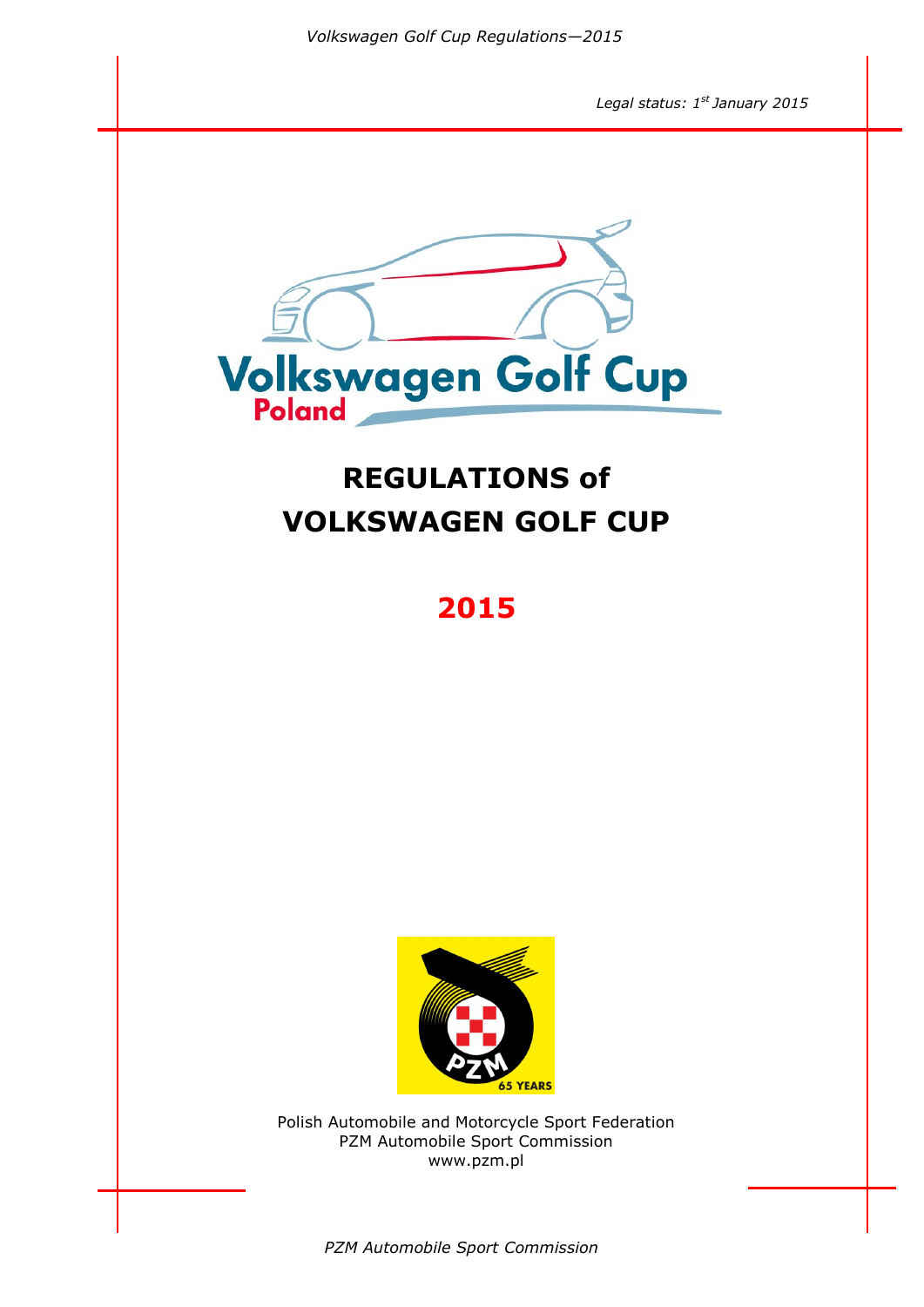Table of contents:

# "VOLKSWAGEN GOLF CUP" (VWGC) 2015 REGULATIONS

| 7. Procedure of changing tyres in case of a sudden weather change 4 |  |
|---------------------------------------------------------------------|--|
|                                                                     |  |
|                                                                     |  |
|                                                                     |  |
|                                                                     |  |
|                                                                     |  |
|                                                                     |  |
|                                                                     |  |
|                                                                     |  |
|                                                                     |  |
|                                                                     |  |
|                                                                     |  |
|                                                                     |  |
|                                                                     |  |
|                                                                     |  |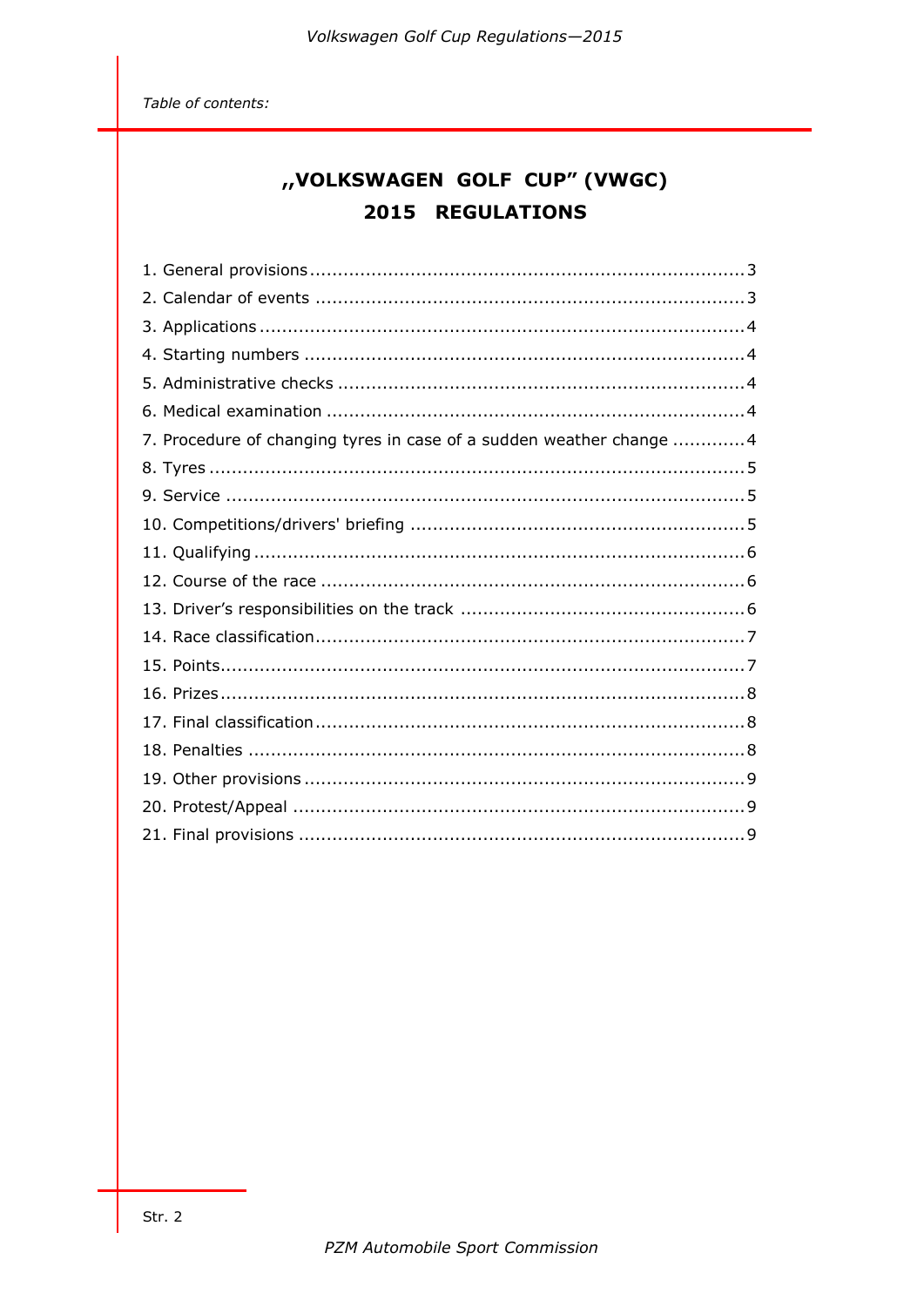# **1. GENERAL PROVISIONS**

**1.1** Volkswagen Racing Polska (VRP) together with Volkswagen Group Polska (VGP) and in cooperation with Polish Motor Association (PZM) organize the new series of track races starting 2015 under the name of "VOLKSWAGEN GOLF CUP" (VWGC)

**1.2.** The races are organized on the basis of:

- International Sporting Code FIA together with attachments
- Polish Circuit Championship's Regulations (WSMP) for 2015
- bulletins issued by the GKSS
- present regulations
- organiser announcements issued by the VRP
- Environmental Protection Regulations in motor sports
- official international PZM sport calendar valid for the present year

**1.3.** The championship will be held to get the titles of Champion, Vice-Champion and 2nd Vice-champion in individual classification.

**1.4.** Only cars prepared and delivered by the Cup's Organizer will be allowed to start. The vehicles are the property of the Organizer and will be delivered to all rounds together with full service. These cars must be prepared in accordance with the rules of VWGC Technical Regulations.

**1.5.** The drivers who sign the contract and attachments with the Cup's Organizer, will be allowed to take part in this Cup. The contract will obligate them to take part in all VWGC rounds in 2015.

**1.6.** The unexcused absence on the races will impose an obligation to pay financial fine of 5.000 Euro. Exceptional force majeure which may be verified only by the Organizer will be recognized as an excused absence. Agreed by the driver and the Cup's Organizer, there is a possibility to allow another driver to participate in the round. He will take over all the duties concerning the contract of the absent driver. Neither wins he prizes nor scores points to the Cup's annual classification but in case of gaining 1st to 3rd place, he/she will take part in the winners' decoration on the podium.

**1.7.** The drivers born from the 1st of January 1983 are allowed to take part in the Cup. The regulations do not apply to women.

The Organizer reserves the right to allow the drivers being older than the permissible age limit take part in the competitions.

**1.8.** Each driver must have valid national licence BC (BC Junior) for 2015 or another racing licence issued by ASN federated in FIA (Art. 20 International Sporting Code).

**1.9.** The driver's equipment must be in accordance with FIA regulations for the year 2015. Using overalls, long underwear, balaclava, socks, shoes and gloves in conformity with FIA homologation (FIA STANDARD 8856-2000) is obligatory. Helmets must comply with technical list number 25 of the attachment "J". Using FHR (FRONTAL HEAD RESTRAINT) system in accordance with technical lists number 28, 29 and 30 of the "J" attachment together with attachment "L" is compulsory.

**1.10.** The Organizer allows additional drivers so called VIP Driver and Gest Driver to take part in the competition. They neither win prizes nor points to the annual Cup's classification but they take part in the winners' decoration on the podium in case of gaining 1st to 3rd place.

# **2. CALENDAR OF EVENTS**

**2.1** In 2015 season there will be 6 rounds (12 races).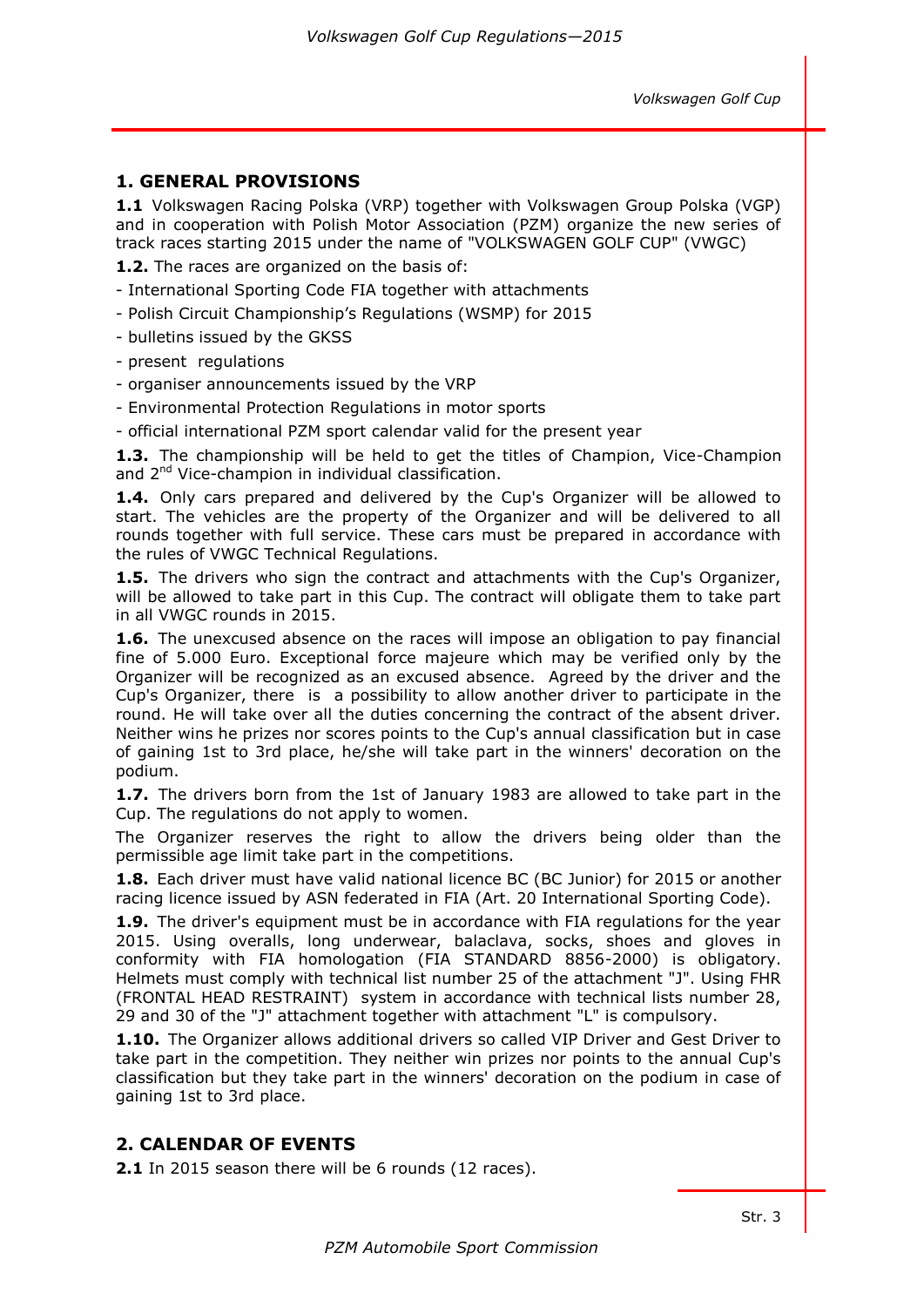| <b>2.2</b> Calendar approved by GKSS PZM: |                |               |  |  |
|-------------------------------------------|----------------|---------------|--|--|
| 24-26 April                               | Germany        | Oschersleben  |  |  |
| 19-21 June                                | Slovakia       | Slovakiaring  |  |  |
| 03-05 July                                | Germany        | Lausitzring   |  |  |
| 28-30 August                              | Germany        | Sachsenring   |  |  |
| 18-20 September                           | Czech Republic | Autodrom Brno |  |  |

02-03 October Poland Tor Poznań

# **3. APPLICATIONS**

**3.1.** The drivers who meet the requirements of the Present Regulations and Source given by the Cup's organizer concerning every round, will be allowed to take part in VWGC.

**3.2.** The driver is obliged to keep the regulations included in the above mentioned documents and to take part in all presentations and competitors' briefings during and after the competitions, winners decorating and press conferences both before the racing and after finishing.

**3.3.** All drivers taking part in VWGC should proudly represent the Cup's Organizer and they automatically become ambassadors of VOLKSWAGEN brand name and PZM

## **4. STARTING NUMBERS**

**4.1.** Starting numbers for 2015 season will be given before the opening of the season on the basis of Organizer's decision.

#### **5. ADMINISTRATIVE CHECKS**

**5.1.** Participants/drivers present to the Cup's Organizer original of the application form for the start in season 2015 in all racing weekends and agreement for the start from the mother ASN so called "Start Permission".

**5.2.** Participants/drivers must show valid licence of the participant/driver upon request of the organizer and competition authorities.

**5.3.** Only participants/drivers with valid medical examination will be allowed to take part in the Cup. (The entry in health card is valid 6 months for the participants till the finishing of 23 years and 12 months for the rest (if the doctor did not specified a shorter period).

# **6. MEDICAL EXAMINATION**

**6.1.** It is the duty of the contestant to undergo medical examination if such was ordered by the Cup's authorities. It concerns especially examination for the content of alcohol, intoxicants and anti-doping tests.

**6.2.** The refusal to undergo medical examination or not coming to the event is tantamount to a positive test outcome and will result in exclusion from the Cup.

**6.3.** Not accepting the driver to the race taking into consideration the actual state of health is possible only on the basis of the Doctor's opinion.

**6.4.** In case of collision after which the medical treatment was necessary, the driver may take part in the next part of the competition after issuing positive opinion by the Competition Doctor and with his consent.

## **7. TYRES**

**7.1.** The Organizer provides "slick" and "wet" type of tyres for each Cup's round, equal for all the competitors.

**7.2.** The only producer which delivers tyres to the VWGC Cup is HANKOOK.

**7.3.** Tyre size: 240/640/18 - "slick" or "wet".

**7.4.** The decision to choose either "slick" or "wet" belongs exclusively to the Organizer and will be given 15 minutes at the latest before the procedure of of the race's start.

Str. 4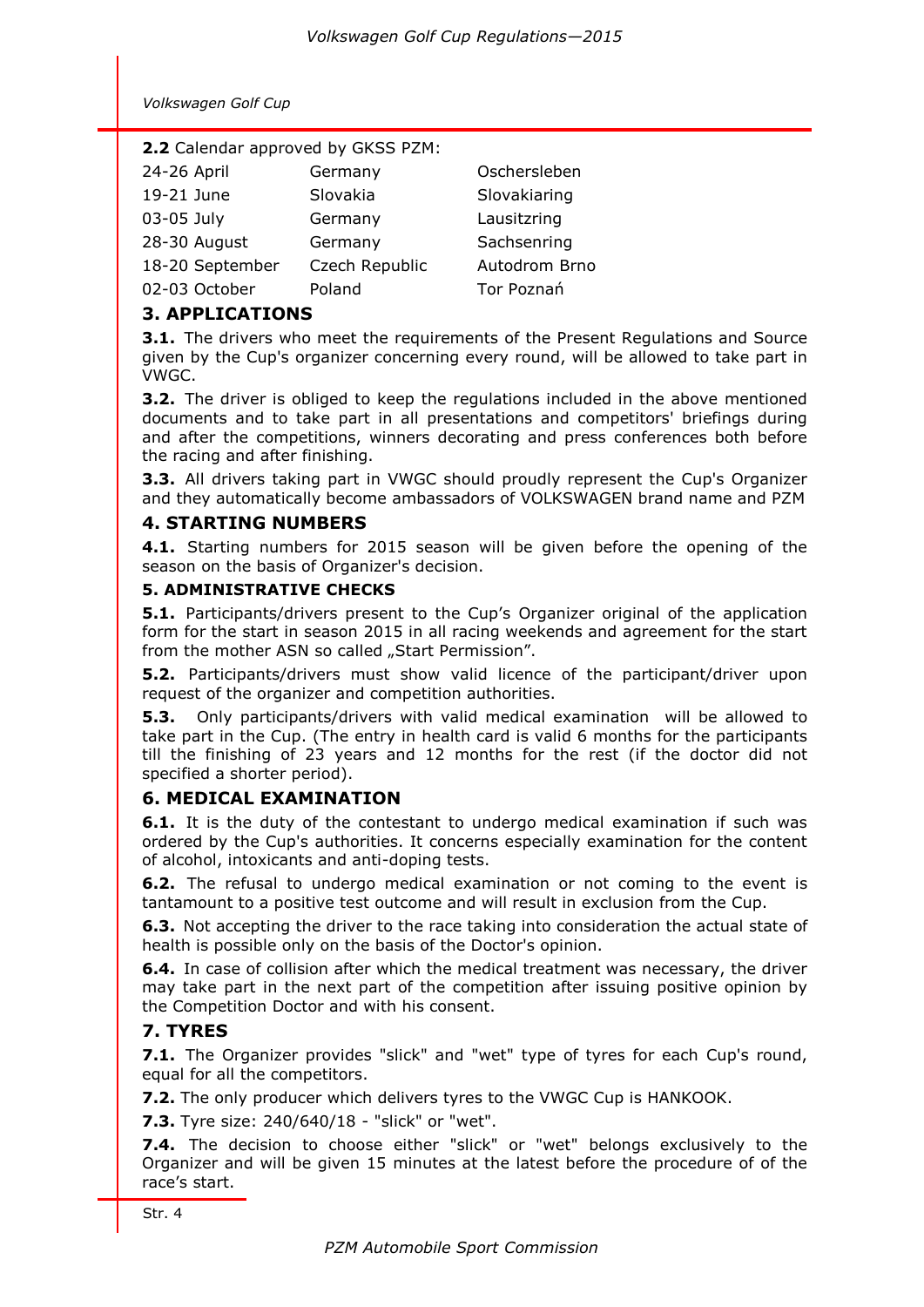#### **8. THE PROCEDURE OF CHANGING TYRES IN CASE OF A SUDDEN WEATHER CHANGE.**

**8.1.** In case of a sudden weather conditions change and the change in the track's surface (rainfall) the procedure of changing tyres is applied in consultation with the Director of the race.

**8.2.** In case of starting the race on dry surface with "slick" tyres and sudden weather change i.e. rainfall:

- a) when the procedure of starting began from the board 5 minutes the start is delayed (start delayed) and the cars are going from starting positions to Pit line to change the tyres. After changing tyres in all cars, the participants are going to the starting position again, according to the place gained on the starting position and the procedure begins from the board 5 minutes.
- b) when less than 50% of the race distance has been driven, the race is interrupted (all PO give red flags) and the cars go to the red flag line and next to Pit line in order to change the tyres to "wet". After changing tyres in all cars the race is restarted after SC – the participants go after SC in the order in which the race has been interrupted. Safety Car goes at least 2 laps (unless the Director of the Race takes a different decision) and next the SC leaves the track and the race is restarted (the restarting procedure is in accordance with attachment H to MKS chapter 2 Art. 5),
- c) when 50% and more of the race distance has been driven, the race is interrupted without restarting and points are given according to Art. 14.6 of the VWGC Regulations.

## **9. SERVICE**

**9.1.** The cars are provided by the Organizer in identical technical specification.

**9.2.** Every contestant should declare before the opening of the season, one person who will serve during all round as a helper/assistant called "helper". If during the season there is a change of such a person, one should report this fact to the Organizer before the next round.

**9.3.** The contestant and his/her helper/assistant have the right to regulate and choose the tyre pressure and to report to the Organizer the suggestion to change the hardness of the front stabilizer but such an action can be done only by the Organizer's service stuff.

**9.4.** Any other servicing, mending, regulating actions are also done only by the Organizer's service.

**9.5.** In the event of destroying the car to such an extent that it is impossible to repair it before the race starts, the contestant may not have the possibility to start the race even though the servicing stuff's complete involvement in mending the damaged car.

**9.6.** It is forbidden to install any additional cameras by the participants and helpers. Cameras are installed only by the Cup's organizer.

## **10. COMPETITIONS/DRIVERS' BRIEFING**

**10.1.** The Cup will be held during maximum 3 days referred later as to 'round'

**10.2.** Each round comprises of two free practices lasting 30 minutes each, 30 minutes qualifying session and two main races.

**10.3.** Taking part in both official meetings and also briefings run by the Cup's Organizer and competition's authorities is compulsory. Late coming or absence of the driver will be fined up to 100 Euro. The amount of fine will be decided by the Cup's Organizer.

**10.4.** Only drivers and guests invited by the Organizer can be present at the official briefings.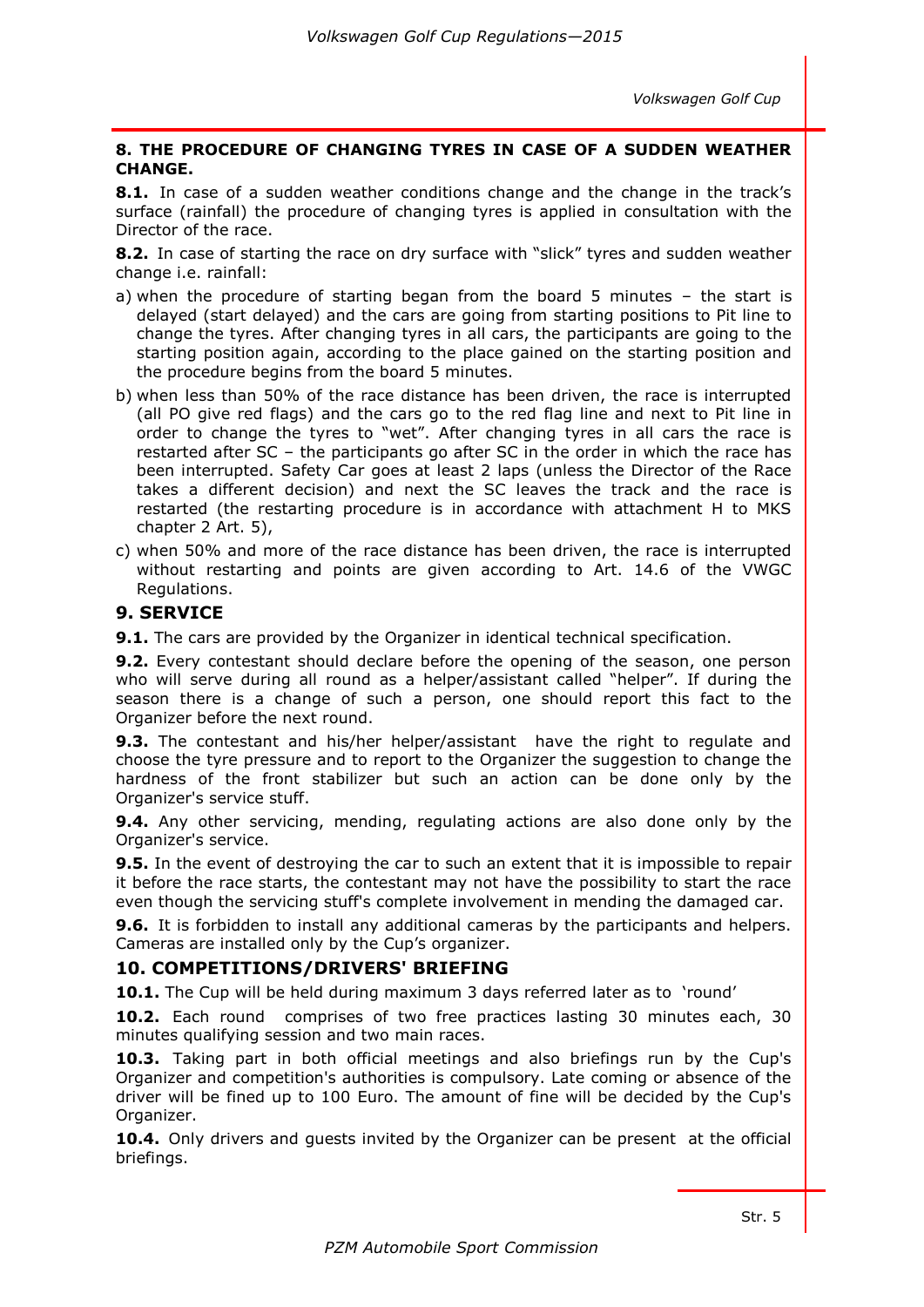# **11. QUALIFYING**

**11.1.** To take part in the main races the driver must finish compulsory qualifying session or is admitted by the Organizer in the situation described in point 10.4

**11.2.** Finishing the qualifying session means driving minimum 1 lap with the time keeping system.

**11.3.** Each driver has to get the minimum time of 1 lap no more than 110% of the best lap.

**11.4.** If the driver did not drive any lap or did not take part in the qualifying session he/she may be allowed, with the acceptance from the competitin's authorities taking into consideration the knowing of the track, to start from the last starting position. In case there are several such drivers the starting position order depends on the starting numbers of these drivers.

11.5. The Director of the race may interrupt the qualifying session if he thinks it is necessary. After restarting of the qualifying session there is no need to prolonge it to its original duration. In case of interrupting the qualifying session, no protest will be accepted concerning possible influence of effects of interrupting the qualifying session to the classification order.

**11.6.** Any practice and taking part in other racing series on the tracks which will be organizers of each rounds (placed in the Calendar of Events) is forbidden 30 days before the event and during the rounds on each track. Taking part as a driver in other races or any events on these tracks in the above mentioned times – only with the consent of the cup's organizer under pain of exclusion from the next round.

## **12.COURSE OF THE RACE**

**12.1.** During each round there will be 2 main races.

**12.2.** The distance of each race is minimum 50 km. In exceptional circumstances (e.g. the use of Safety-Car) the race will be stopped after 25 minutes of its lasting when the leader of the race will cross the finish line after that time.

**12.3.** Starting position order for the first race is determined by the fastest time lap in the qualifying session. The driver with the best qualifying session time starts from pole position, second from position 2, third from position 3 and so on. If two or more drivers have the same time - the best position will be for the driver who got this time as the first. The drivers who did not finish the qualifying session or did not take part in it, will have the starting position in the order described in point 10.4

**12.4.** Starting position for the second race is determined by the second fastest lap time gained in the qualifying session. If two or more drivers gained the same time – the better starting position place in the second race will be given to the driver who gained the second best time lap as the first. If the participant does not drive the second measuring lap, he/she will be placed on the last starting position to the second race.

**12.5.** The start to both races is the standing start (Grand Prix) and it follows according to procedures described in WSMP Regulations art. 16.1 and in Supplementary Regulations of each round. In justified cases e.g. during bad weather conditions the competition's authorities and Cup's Organizer may decide to allow the flying start after the Safety Car described in WSMP Regulations art. 16.7

# **13. DRIVER'S RESPONSIBILITIES ON THE TRACK**

13.1. The driver is obliged to sports rivalry according to 'fair play' and to follow 'track driving code' according to paragraph IV attachment 'L' of the International Sporting Code FIA.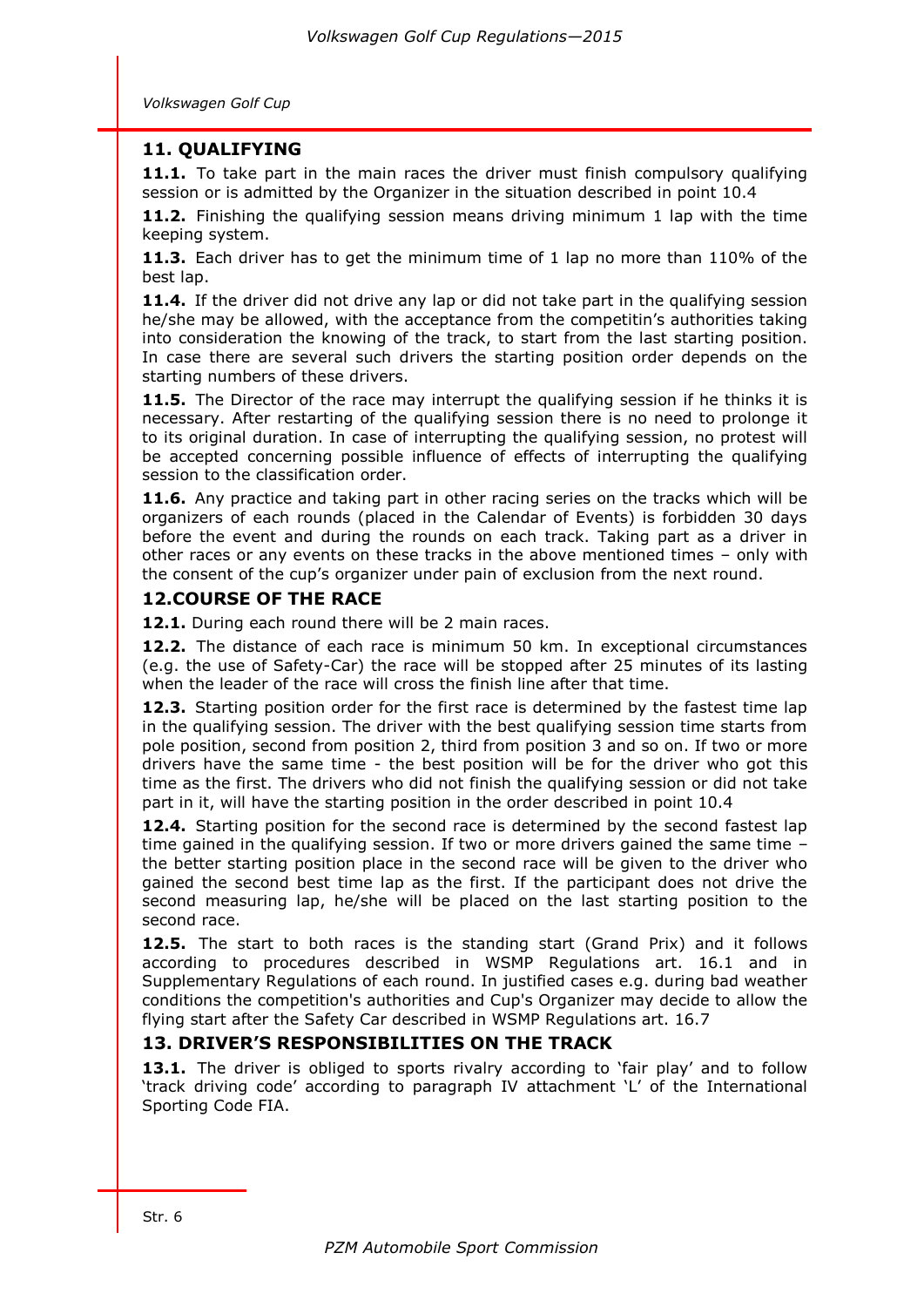## **14. RACE CLASSIFICATION**

**14.1** The winner of the race is the driver who drove the required time distance and as the first crossed the finish line. Next places go to the drivers who crossed the finish line after the leader in the order of finishing the race and depending on the number of completed laps.

**14.2.** Finishing the race means crossing the finish line within no longer than 5 minutes after the winner has crossed the finish line.

**13.3.** For the driver to be classified, he/she must drive within this time 80% of the distance driven by the race winner.

**14.4.** The driver who did not cross the finish line but completed the required 80% of the distance will be classified straight after those drivers who crossed the finish line.

**14.5.** The end of the race is possible through crossing the finish line on the PIT-LINE - the driver on the last lap who sees the waving chequered flag has the right not to cross the finish line on the track but go to PIT-LINE and cross the finish line there.

**14.6.** If the race has to be shorten or stopped (without continuation) the drivers score points/prizes in accordance with the following specification:

- if the leader of the race drives minimum 75% of the planned distance

 $= 100\%$  points/prizes

- if the leader of the race drives minimum 50% of the planned distance

= 50% points/prizes

- if the leader of the race drives less than 50% of the planned distance - the race is said to be unmatched. Points and prizes are not awarded.

## **15. POINTS**

**15.1.** Points for every two races in the round are as follows:

| Place                                                                                                          |                 | Points in the 1st round | Points in other rounds |
|----------------------------------------------------------------------------------------------------------------|-----------------|-------------------------|------------------------|
| 1st                                                                                                            | $25$ pts 50 pts |                         |                        |
| 2nd                                                                                                            | 21 pts 42 pts   |                         |                        |
| 3rd                                                                                                            | 19 pts 30 pts   |                         |                        |
| 4th                                                                                                            |                 | 17 pts 34 pts           |                        |
| 5th                                                                                                            |                 | 16 pts 32 pts           |                        |
| 6th                                                                                                            |                 | 15 pts $30$ pts         |                        |
| 7th                                                                                                            | 14 pts 28 pts   |                         |                        |
| 8th                                                                                                            |                 | 13 pts $26$ pts         |                        |
| 9th                                                                                                            |                 | 12 pts $24$ pts         |                        |
| 10th a                                                                                                         |                 | 11 pts $22$ pts         |                        |
| 11th                                                                                                           |                 | 10 pts $20$ pts         |                        |
| 12th                                                                                                           | 9 pts 18 pts    |                         |                        |
| 13th                                                                                                           | 8 pts 16 pts    |                         |                        |
| 14th                                                                                                           | 7 pts 14 pts    |                         |                        |
| 15th a                                                                                                         | 6 pts 12 pts    |                         |                        |
| 16th                                                                                                           | 5 pts 10 pts    |                         |                        |
| 17th to the set of the set of the set of the set of the set of the set of the set of the set of the set of the | 4 pts 8 pts     |                         |                        |
| 18th a                                                                                                         | 3 pts 6 pts     |                         |                        |
| 19th 2 pts 4 pts                                                                                               |                 |                         |                        |
| 20th                                                                                                           | 1 <sub>p</sub>  | 2 pts                   |                        |
|                                                                                                                |                 |                         |                        |

**15.2.** Points are not awarded to VIP-Drivers and Guest-Drivers.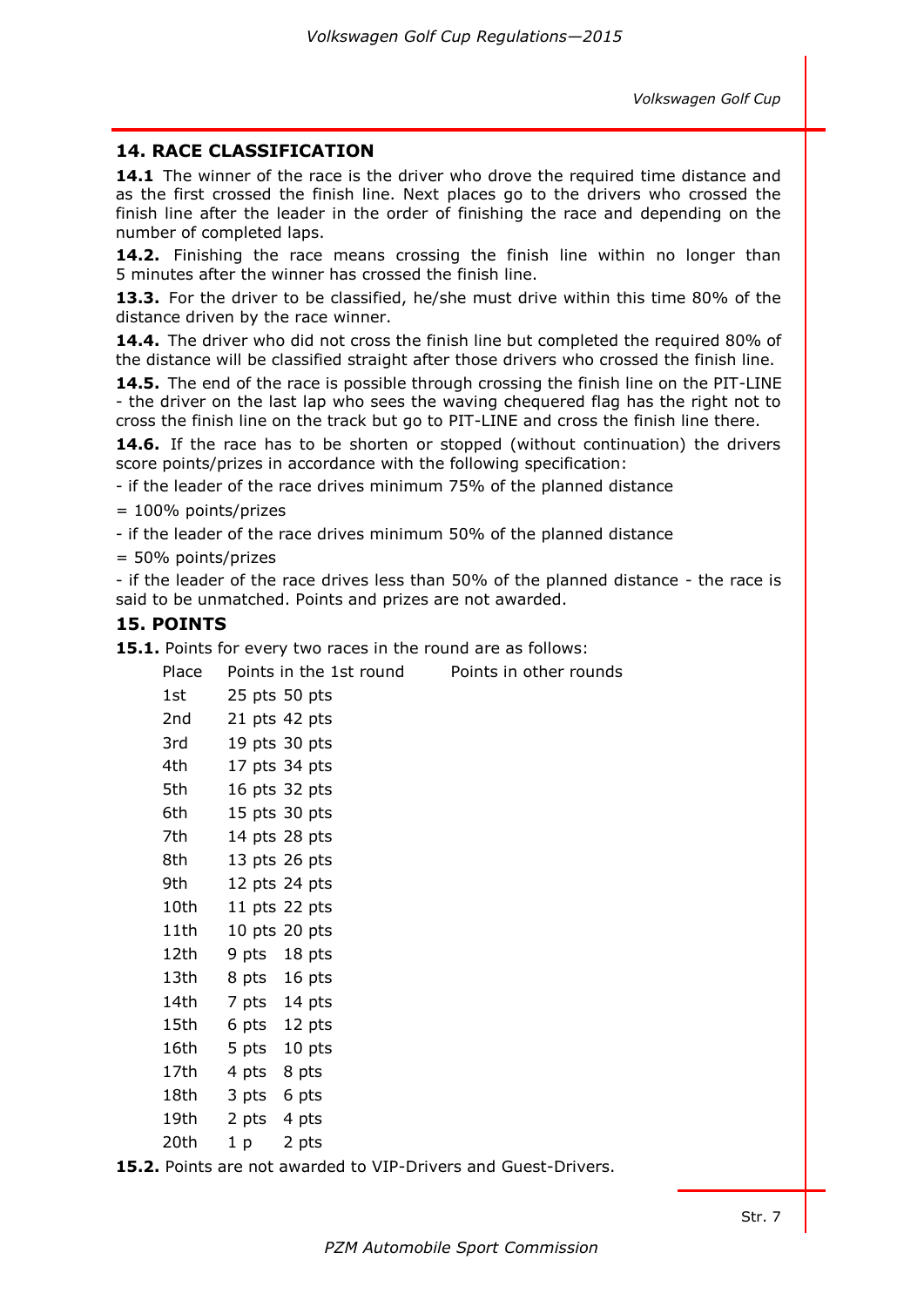# **16. PRIZES**

**16.1.** 8.000 Euro is set to be the financial prize in every round that is 4.000 Euro for every race according to the division:

Place The amount of prize in the race

| 1st | 1000 Euro       |
|-----|-----------------|
| 2nd | <b>750 Euro</b> |
| 3rd | 500 Euro        |
| 4th | 450 Euro        |
| 5th | 400 Euro        |
| 6th | 350 Euro        |
| 7th | 300 Euro        |
| 8th | 250 Euro        |

# **17. FINAL CLASSIFICATION**

**17.1.** Points from all races in each rounds will be added to the final VWGC Cup's classification.

**17.2.** The driver who scores the biggest number of points will take first place and get the title of Polish Champion, the next second and get the title of Polish Vice-Champion and the next the third place and get the title of 2nd Vice-Champion and so on. In case of scoring the same number of points, the greater number of higher places in the season will count. If still there is no conclusion, better place in the first race of the first round will decide about the final order.

**17.3.** The driver who gets the first place in the season and gets the title of Polish Champion will not be allowed to take part in the next Cup's edition.

**17.4.** Prizes in the final classification of the season:

1st place - VW Golf car + 30.000 Euro\*

2nd place - 20.000 Euro\*

3rd Place - 10.000 Euro\*

\*Cash prizes from the final classification are intended for the further sporting development of the participant in the field of motor-sport. Detailed decisions will be included in the contract between the participant and Cup's Organizer.

**17.5.** Handing of the prizes will occur during special ceremony at the end of the season but handing of the championships titles will be at Motorsports Champions Gala. Compulsory attendance on the ceremonies.

# **18. PENALTIES**

**18.1.** According to the Art. 18 of the WSMP Regulations and WPP for 2015

**18.2** The drivers can be also punished for:

- not obeying the regulations included in Supplementary Regulations of particular rounds

- each unlawful action or dealing to the detriment of the competition's interest or motor sport - FIA International Sporting Code Art. 12.1.1.c.

- every action against the regulation rules and towards the Cup's Organizer, and especially for the non sporting way of driving, for not applying to the principles of fair play and sports rivalry on any behavior on the track threatening the security of other drivers during practices, qualifying and races. It concerns also the behavior undermining the good name of the Cup's Organizer, sponsors, participants, sporting activists and other people on the track and outside.

**18.3.** Besides the penalties imposed in accordance with Art. 18 of the WSMP and WPP Regulations, the organizer can impose additional penalties such as:

- reducing the number of Push To Pass